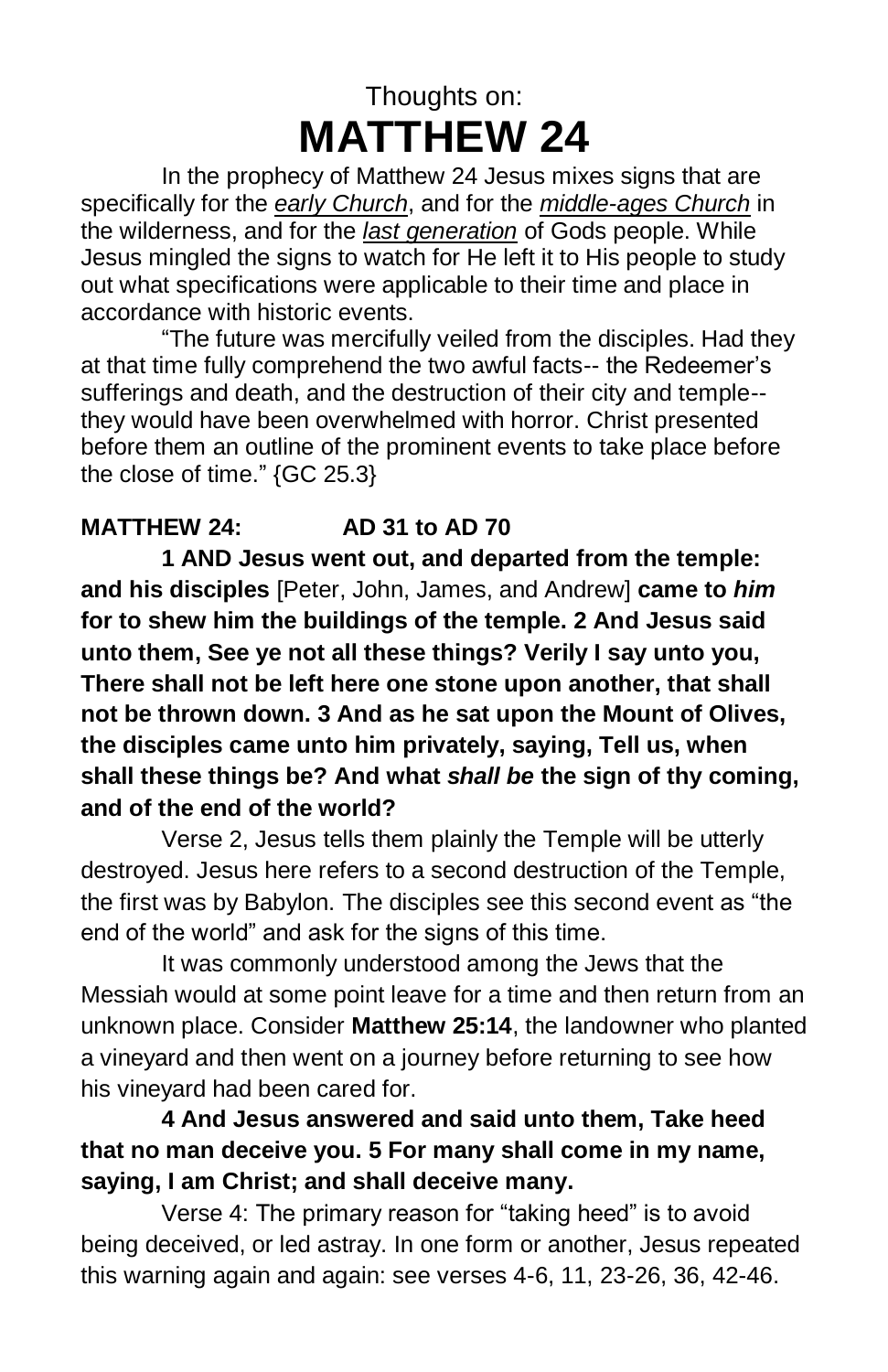What does Jesus mean when He says, "Take heed"? It is the same as Him asking you, "Do you love Me? Do you love the truth?" Not just believe the truth, the devils believe and tremble. Not just a declaration that you believe. Does your belief manifest itself in obedience? Adam loved the truth, but his actions manifest that he loved Eve more than he loved the truth. When truth is presented, and conviction stirs the soul, will you act on that truth? Will you be obedient to it? Only those who have cultivated a love of the truth will be led into all truth. This is not a question that concerns itself with high, or low, intelligence. You do not need a degree in theology. You do not need to understand Greek and Hebrew. This is a matter concerning the heart. Do you love the truth? Do you demonstrate that in your daily life? Do you love to speak of Jesus? Do you love to study His word? Do you love to share it with others and share it in love?

Verse 5 is the first of the many signs that down through the coming ages Gods people were and are to look for. In this case, the primary application of verse 5 was the coming destruction of Jerusalem in AD 70. As this date drew nearer, many would claim to be the Messiah who had returned (from a long journey), as He promised He would. This sign was only one of several that were especially significant from AD 31 to AD 70 for the early Church. For more on this, see "Desire of Ages", chapter 69, pgs 628-631.

**6 And ye shall hear of wars and rumours of wars: see that ye be not troubled: for all** *these things* **must come to pass, but the end is not yet. 7 For nation shall rise against nation, and kingdom against kingdom: and there shall be famines, and pestilences, and earthquakes, in divers places. 8 All these** *are*  **the beginning of sorrows. 9 Then shall they deliver you up to be afflicted, and shall kill you: and ye shall be hated of all nations for my name's sake. 10 And then shall many be offended, and shall betray one another, and shall hate one another.**

The period of time from AD 31 to AD 70 was particularly filled with the calamities Jesus warned would come to pass. There were a series of earthquakes, the period was filled with war and there were famines. Acts 11:28 alludes to a famine, which history records in AD 44. All the above signs in verses 6 to 10 were literally fulfilled before AD 70.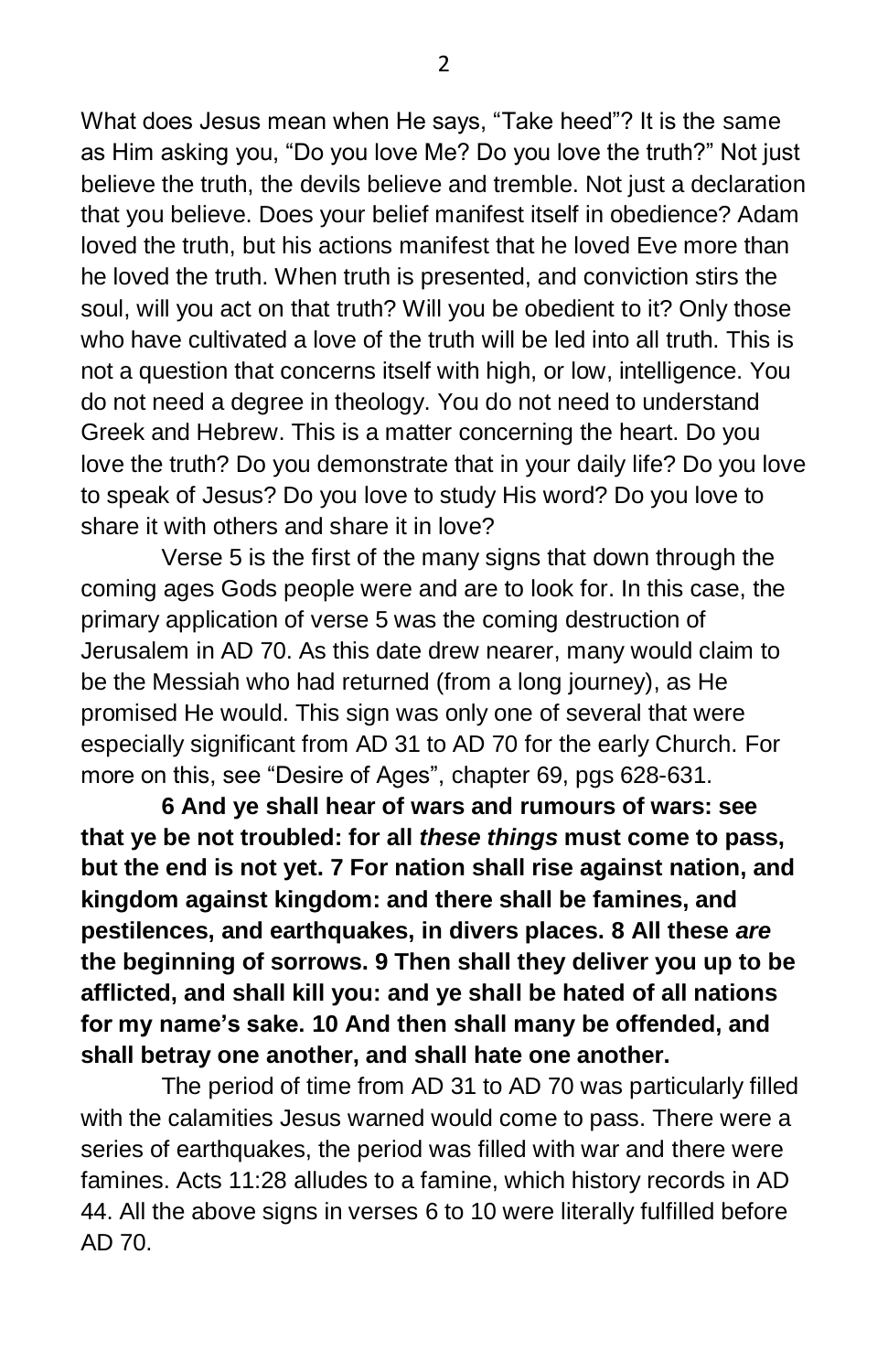Many of the disciples were delivered to authorities to give a reason for their faith. Among them were Peter, James, John, and Paul. These happenings did not portend to the 2<sup>nd</sup> coming of Christ but were signs pointing to the coming destruction of Jerusalem. Christ would speak of persecution to come after the fall of Jerusalem in verses 21-22.

**11 And many false prophets** [those bearing false doctrine] **shall rise, and shall deceive many. 12 And because iniquity shall abound, the love of many shall wax cold. 13 But he that shall endure unto the end, the same shall be saved. 14 And this gospel of the kingdom shall be preached in all the world for a witness unto all nations; and then shall the end come.**

The Greek word for "world" in verse 14 means the "inhabited world". Paul affirmed that the Gospel had been preached to all the "inhabited" world before the destruction of Jerusalem came. See Romans 1:8 and 10:18. The world was a much smaller place, metaphorically speaking, in Paul's day than it is in our day.

## **15 When ye therefore shall see the abomination of desolation, spoken of by Daniel the prophet, stand in the holy place, (whoso readeth, let him understand:)**

The banners of the Roman army surrounded Jerusalem when Cestius, the Roman commander, laid siege to that city in AD 66. This was seen by the Jews as an abomination. The Christians understood this was not only an abomination but a warning of desolation to come, as spoken of by Daniel and by Jesus. They waited for their opportunity to escape the city, which came when Cestius suddenly withdrew from the siege. The desolation came in AD 70 when Titus returned and a million Jews perished, yet not a single Christian was lost. A parallel passage in Luke reads, "When ye shall see Jerusalem compassed with armies, then know that the desolation thereof is nigh", Luke 21:20.

Verse 15, "Let him understand" demonstrates that Jesus was a student of the prophecies of Daniel and much of it could be understood in His time. Which is how the Shepherds' and the Magi knew of the Messiahs soon appearance.

The people of God recognized the next abomination, which would lead to devastation, when the Papacy was setup in AD 538. When Gods people saw that they knew they must flee for their lives.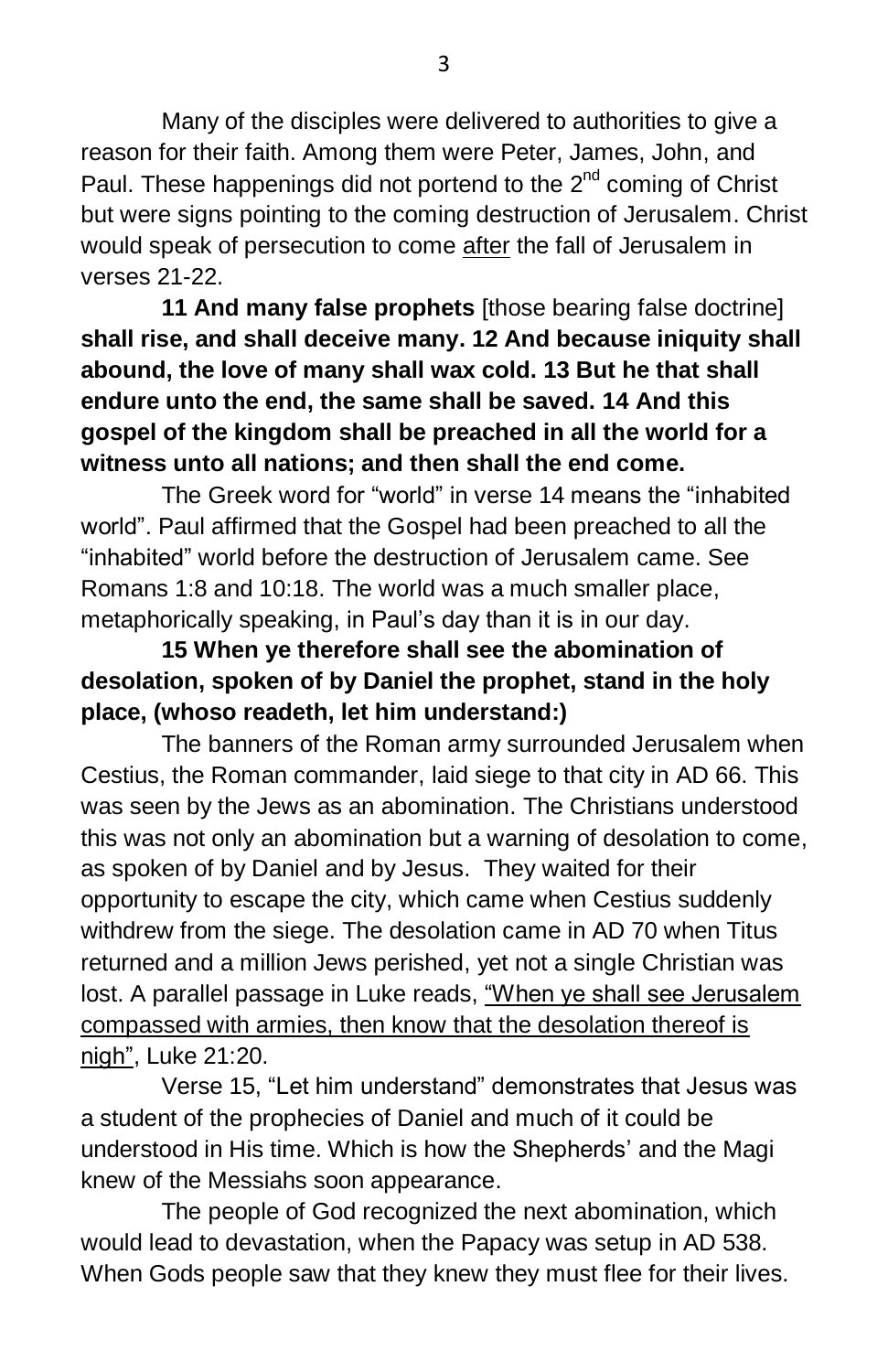The people of God will recognize the last abomination, yet to come, when the U.S.A. passes a Sunday law. Devastation will follow that abomination.

It is noteworthy that the Jewish leaders forbade the study or reading of the book of Daniel because it pointed out the signs and time of when the Messiah would come and much more. Today there are many who claim the book of Daniel is still too difficult to understand, to controversial to study. In some cases, Churches actually forbid study groups who desire to look into the prophecies of Daniel and the Revelation. History repeats itself, are we doing as the Jews had done before us? As the events of a prophecy draw near, it is essential that the people of God be diligent to understand the warnings and signs.

## **16 Then let them which be in Judea flee into the mountains:**

The Jews had fled for centuries when under attack. Many of those who would heed this warning in Jerusalem fled to Pella, a city in the foothills east of the Jordan River. Not one Christian lost their life because they "took heed" and understood the prophecy of the "abomination of desolation" for their time.

**17 Let him which is on the housetop not come down to take anything out of his house: 18 Neither let him which is in the field return back to take his clothes. 19 And woe unto them that are with child, and to them that give suck in those days! 20 But pray ye that your flight be not in the winter, neither on the Sabbath day:**

All the predictions given by Christ concerning the destruction of Jerusalem were fulfilled to the letter. The Jews experienced the truth of His words of warning: "With what measure ye mete, it shall be measured to you again." Matthew 7:2. The Jewish Nation was in revolt against Rome and had slain 1,000's of Roman soldiers. What they meted out they would receive in turn.

In verse 20 Jesus intimates no change in the sacredness of the Sabbath, as many Christians now suppose took place when He came forth from the tomb.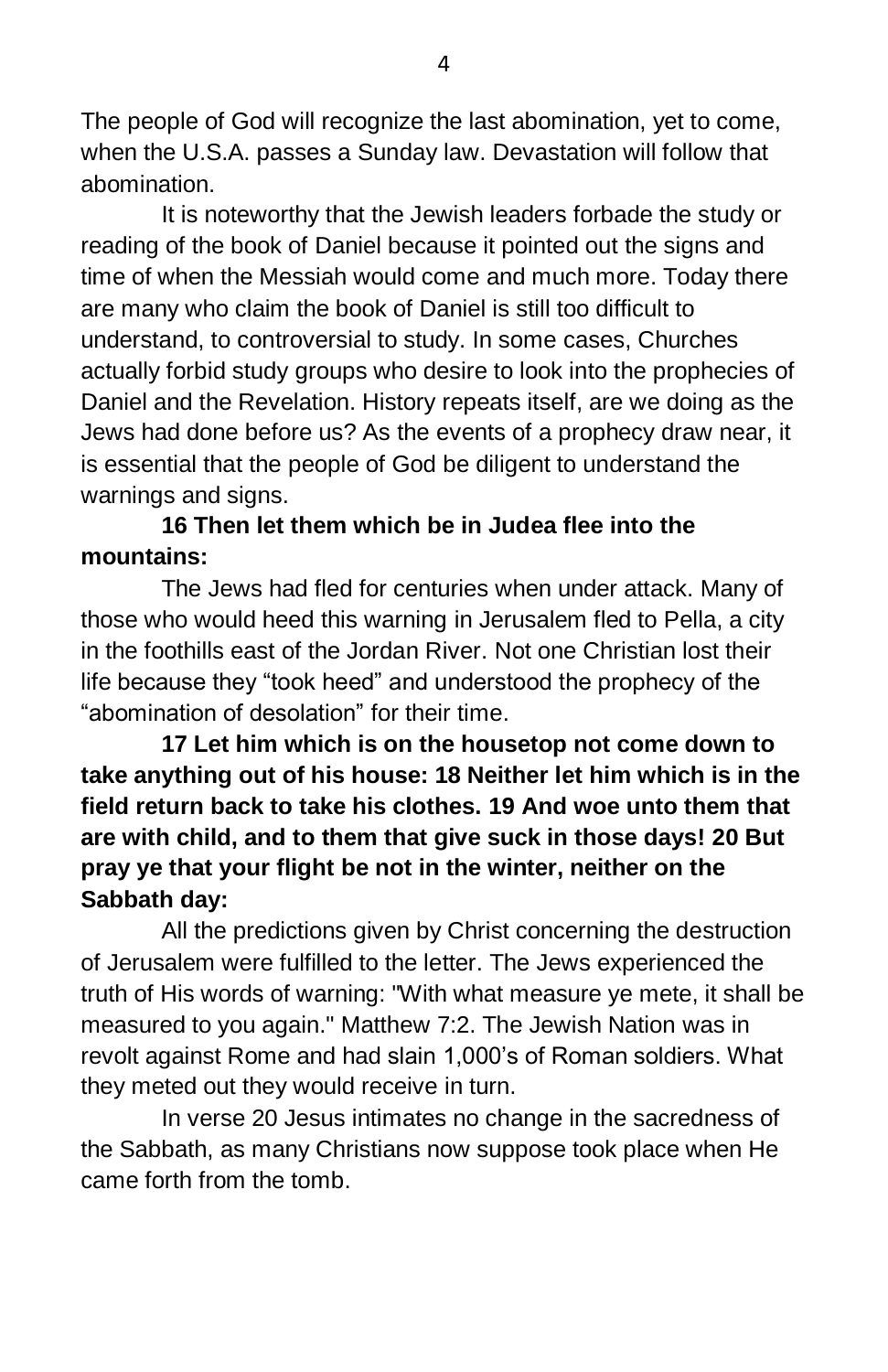## **AD 538 to 1798**

**21 For then** [following the destruction of Jerusalem] **shall be great tribulation, such as was not since the beginning of the world to this time, no, nor ever shall be** [1,260 years of Papal Roman persecution]**.** *22 And except those days should be shortened, there should no flesh be saved: but for the elect's sake those days shall be shortened.*

Those days were shortened in 1773. Paganism had to be removed as the religion of Rome before it could be replaced by "paganism baptized" as Christian, Papal Rome. This removal began in AD 313, when Constantine abolished persecution of Christians and returned to them their property, taken from them by Rome. Thus ended the ten years of persecution prophesied in Revelation 2:10, "**and ye shall have tribulation ten days".**

Verse 21 now moves beyond AD 70 to the greatest persecution of Christians this world has ever known; Roman Catholicism would rule and persecute the Church beginning in AD 538. *Those "days were cut short" as persecution almost wholly ceased in 1773 with the dissolution of the Jesuit order by command of the French Government.* The 1260 year prophecy itself then terminated in 1798.

Paganism, since the time of Babylon, had "daily" persecuted Gods chosen people. Medo-Persia, Greece and finally Rome were all based on pagan religions. Now, an even more hideous religion, one that startled the Seer of Patmos because it claimed to be Christian, would increase persecution to a level never before seen on the earth.

This new abomination, this transgression, would desolate the people of God. Christians saw this abomination, the papacy first established in AD 508 and understanding Christ's warning, knew that the desolation of Gods people would soon follow. They, as the Christians had done before them just prior to the destruction of Jerusalem in AD 70, knew they must once again, flee for their lives.

**23 Then** [after 1798] **if any man shall say unto you, Lo, here** *is* **Christ, or there; believe** *it* **not.**

Christ was speaking to the disciples as the representatives of all Christians, warning them to take heed.

**24 For there shall arise false Christ's, and false prophets, and shall shew great signs and wonders; insomuch that, if** *it*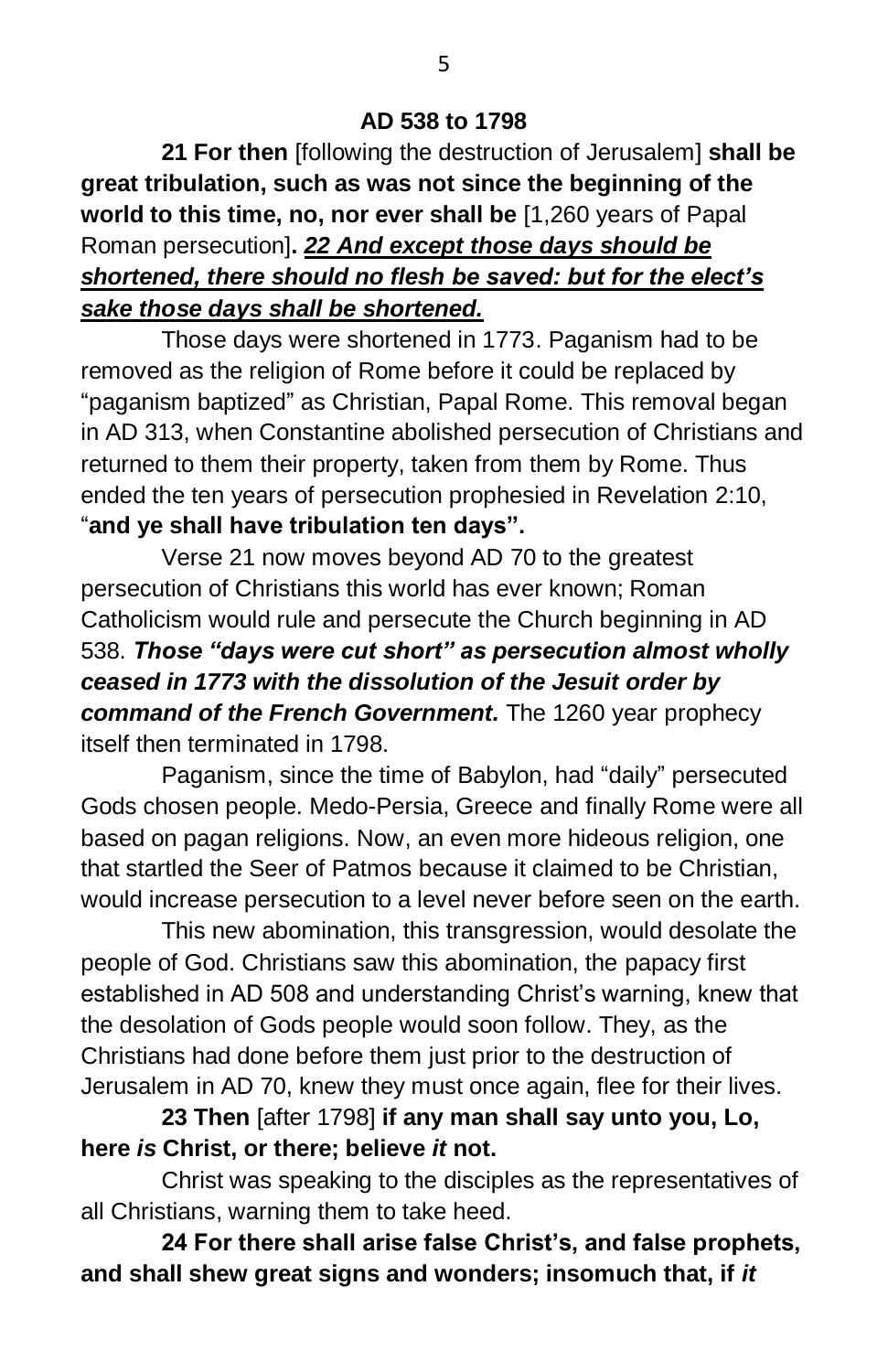*were* **possible, they shall deceive the very elect. 25 Behold, I have told you before. 26 Wherefore if they shall say unto you, Behold, he is in the desert; go not forth: behold,** *he is* **in the secret chambers; believe** *it* **not. 27 For as the lightning cometh out of the east, and shineth even unto the west; so shall also the coming of the Son of man be.28 For wheresoever the carcase is, there will the eagles** (vultures) **be gathered together.**

Verse 27 is the  $2^{nd}$  coming. Verse 28; wherever birds of prey are gathered on the ground, there is found carrion. Otherwise, they continue to circle and search from the sky. Do not go where a crowd is gathered to discover if it is Jesus or not, as the crowd is feeding on false doctrine. Every person on earth will see Him coming in the clouds at the same time when He returns.

**29 Immediately after the tribulation of those days** [AD 538 to 1798] **shall the sun be darkened, and the moon shall not give her light,** [1780] **and the stars shall fall from heaven,** [1833] **and the powers of the heavens shall be shaken:** [this takes place after the close of probation, during the last of seven plagues of vials of wrath]**.**

Verse 29, is after the persecution of Christians by papal Rome has ended when it was "cut short". Then these signs will appear which point to His  $2^{nd}$  coming. The "powers of heaven" are the realm of the sun, moon, and stars. These will be especially shaken and moved out of their place, rolled back like a scroll when God announces the day and hour of Christ's return toward the end of the seven last plagues.

**30 And then shall appear the sign of the Son of man** [a small black cloud, about half the size of a man's hand, G.C. pg 340] **in heaven: and then shall all the tribes of the earth mourn, and they shall see the Son of man coming in the clouds of heaven with power and great glory. 31 And he shall send his angels with a great sound of a trumpet, and they shall gather together his elect from the four winds, from one end of heaven to the other. 32 Now learn a parable of the fig tree; When his branch is yet tender, and putteth forth leaves, ye know that summer** *is* **nigh: 33 So likewise ye, when ye shall see all these things, know that it is near,** *even* **at the doors.**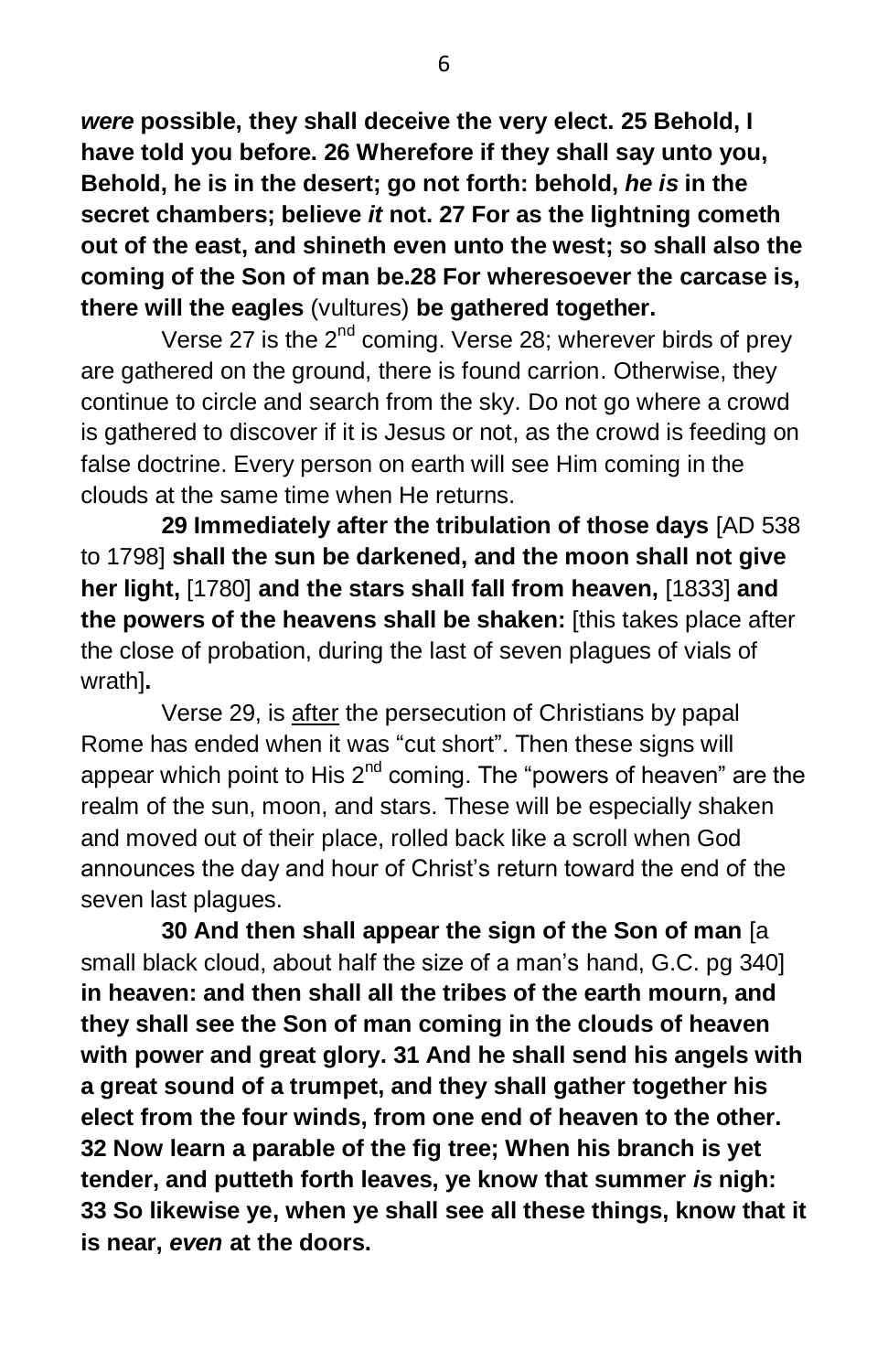Verse 33 places the emphasis on personal recognition of the signs and an understanding of their import. Christians are to distinguish between the "great signs and wonders" of the false prophets (see verse 24), and the true signs mentioned by Jesus. They are to differentiate between those things which Jesus foretold would mark "the beginning of sorrows" (verse 8) at a time when "the end is not yet" (verse 6), and the signs that would indicate that His return "is near, even at the doors" (verse 33). To do so, we must study the prophecies of Daniel and the Revelation.

**34 Verily I say unto you, This generation** [the last generation to be alive who will see, that is, have knowledge of ALL the signs of His return] **shall not pass, till all these things be fulfilled. 35 Heaven and earth** [the atmospheric heavens of and the planet itself, earth] **shall pass away, but my words shall not pass away.**

The words "this generation" in verse 34 are in the context of verses 27–51, which deal exclusively with the coming of the Son of Man at the end of the world (see DA 633). The signs mentioned in these verses and in Luke—"signs" in the heavens and "upon the earth" (Luke 21:25)—would take place so near the day of His coming that Christ declared that the "generation" that sees the last of the signs, shall not pass before "all these things be fulfilled." *The very last sign is Daniel 11:45*, when Israel will be conquered by the king of the north, and then come to his end because none shall help him. Following Daniel 11:45 probation closes for all mankind, see Daniel 12:1.

**36 But of that day and hour knoweth no** *man***, no, not the angels of heaven, but my Father only. 37 But as the days of Noe**  *were***, so shall also the coming of the Son of man be. 38 For as in the days that were before the flood they were eating and drinking, marrying and giving in marriage, until the day that Noe entered into the ark, 39 And knew not until the flood came, and took them all away; so shall also the coming of the Son of man be. 40 Then shall two be in the field; the one shall be taken, and the other left. 41 Two** *women shall be* **grinding at the mill; the one shall be taken, and the other left. 42 Watch therefore: for ye know not what hour your Lord doth come. 43 But know this, that if the good man of the house had known in what watch the thief**